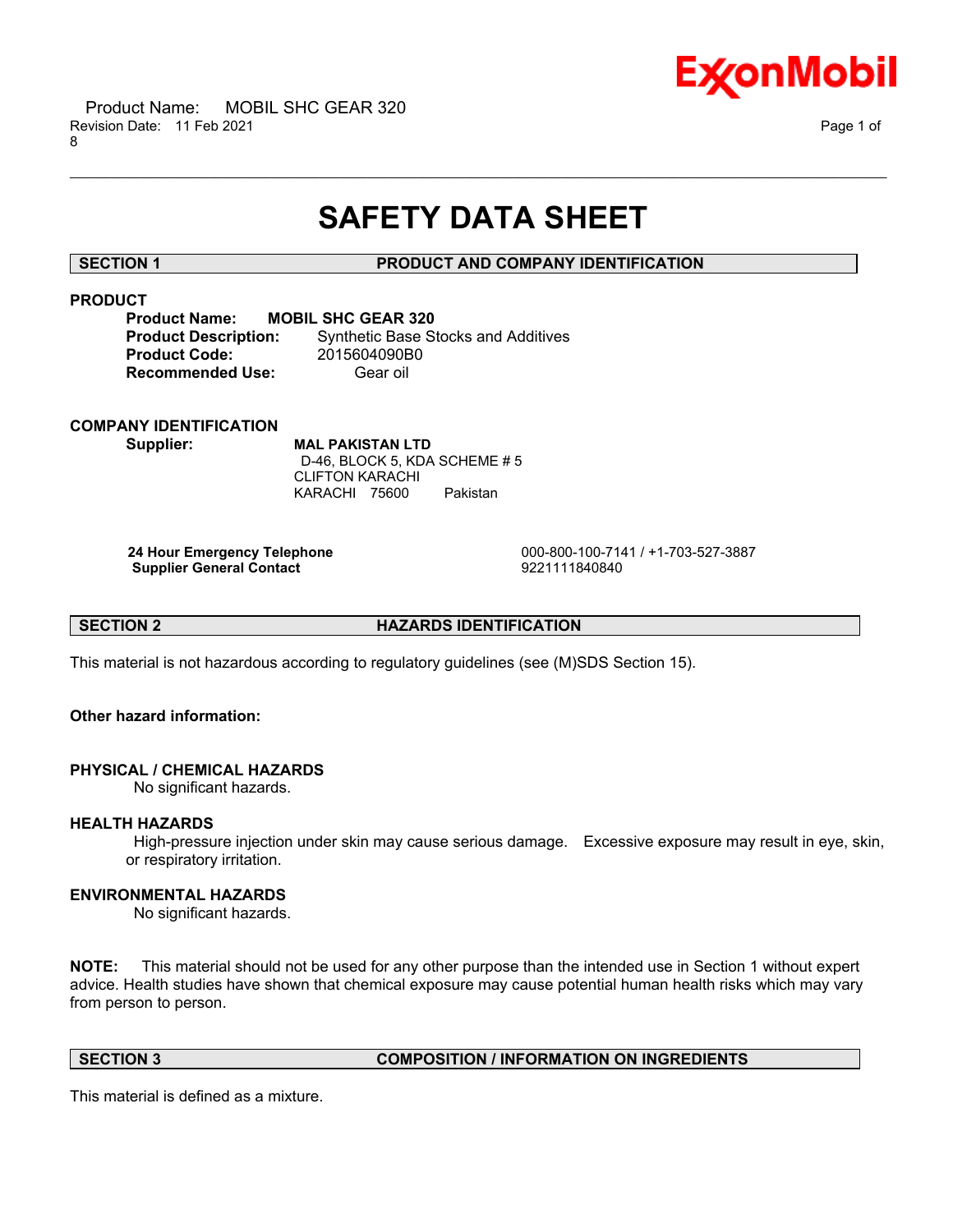

### **Hazardous Substance(s) or Complex Substance(s) required for disclosure**

| <b>Name</b>                    | <b>CAS#</b> | Concentration*        | <b>GHS Hazard Codes</b>   |
|--------------------------------|-------------|-----------------------|---------------------------|
| BENZENE, C10-14- ALKYL DERIVS. | 68442-69-3  | $0.1 - 5.25\%$        | H304, H315, H400(M factor |
|                                |             |                       |                           |
| <b>IDITRIDECYL ADIPATE</b>     | 16958-92-2  | $\leq 20\%$<br>$10 -$ | None                      |

\_\_\_\_\_\_\_\_\_\_\_\_\_\_\_\_\_\_\_\_\_\_\_\_\_\_\_\_\_\_\_\_\_\_\_\_\_\_\_\_\_\_\_\_\_\_\_\_\_\_\_\_\_\_\_\_\_\_\_\_\_\_\_\_\_\_\_\_\_\_\_\_\_\_\_\_\_\_\_\_\_\_\_\_\_\_\_\_\_\_\_\_\_\_\_\_\_\_\_\_\_\_\_\_\_\_\_\_\_\_\_\_\_\_\_\_\_\_

\* All concentrations are percent by weight unless ingredient is a gas. Gas concentrations are in percent by volume.

### **SECTION 4 FIRST AID MEASURES**

### **INHALATION**

Remove from further exposure. For those providing assistance, avoid exposure to yourself or others. Use adequate respiratory protection. If respiratory irritation, dizziness, nausea, or unconsciousness occurs, seek immediate medical assistance. If breathing has stopped, assist ventilation with a mechanical device or use mouth-to-mouth resuscitation.

#### **SKIN CONTACT**

Wash contact areas with soap and water. If product is injected into or under the skin, or into any part of the body, regardless of the appearance of the wound or its size, the individual should be evaluated immediately by a physician as a surgical emergency. Even though initial symptoms from high pressure injection may be minimal or absent, early surgical treatment within the first few hours may significantly reduce the ultimate extent of injury.

#### **EYE CONTACT**

Flush thoroughly with water. If irritation occurs, get medical assistance.

#### **INGESTION**

First aid is normally not required. Seek medical attention if discomfort occurs.

#### **NOTE TO PHYSICIAN**

None

### **SECTION 5 FIRE FIGHTING MEASURES**

#### **EXTINGUISHING MEDIA**

**Appropriate Extinguishing Media:** Use water fog, foam, dry chemical or carbon dioxide (CO2) to extinguish flames.

**Inappropriate Extinguishing Media:** Straight streams of water

#### **FIRE FIGHTING**

**Fire Fighting Instructions:** Evacuate area. Prevent run-off from fire control or dilution from entering streams, sewers or drinking water supply. Fire-fighters should use standard protective equipment and in enclosed spaces, self-contained breathing apparatus (SCBA). Use water spray to cool fire exposed surfaces and to protect personnel.

**Hazardous Combustion Products:** Aldehydes, Incomplete combustion products, Oxides of carbon, Smoke, Fume, Sulphur oxides

### **FLAMMABILITY PROPERTIES**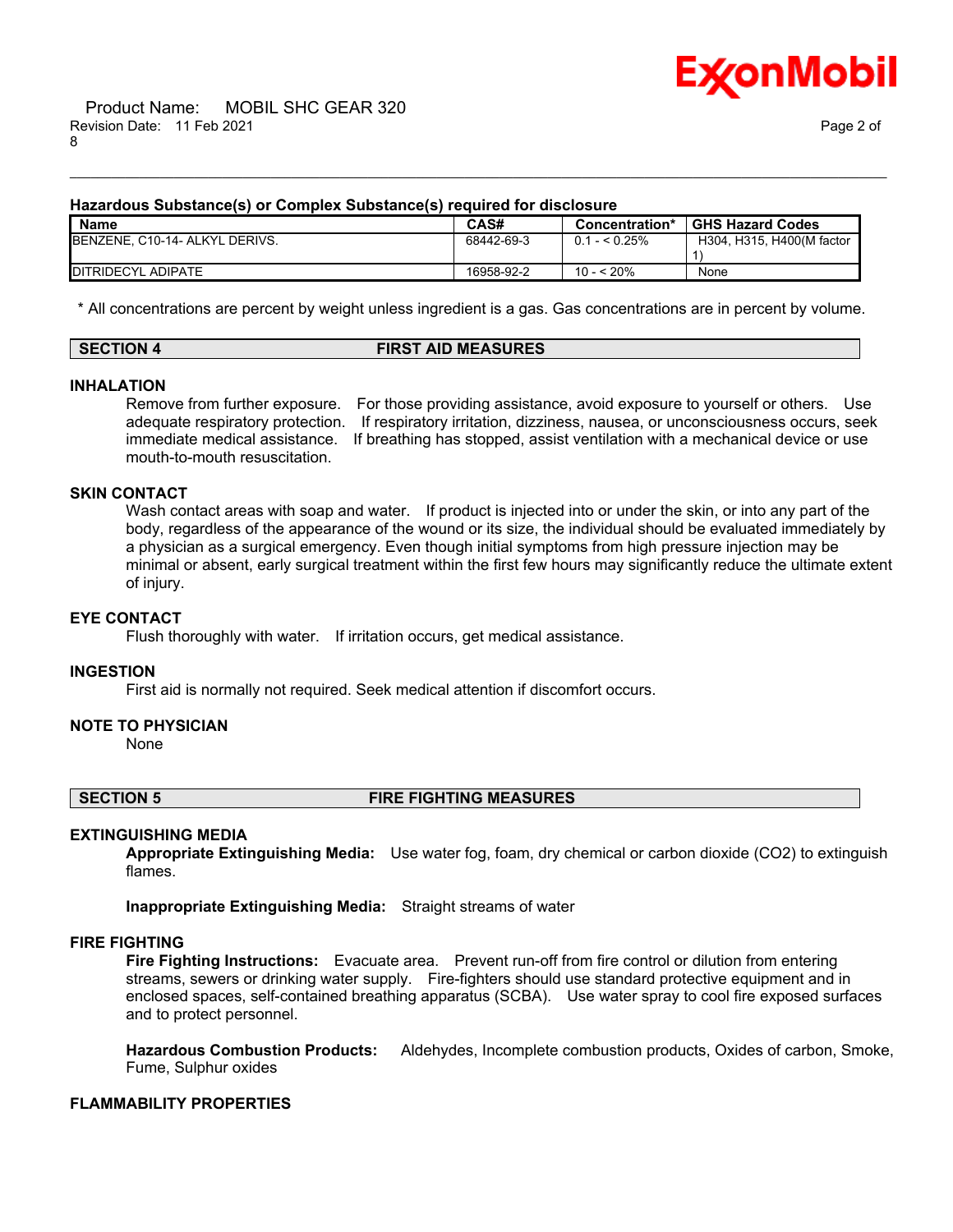

 Product Name: MOBIL SHC GEAR 320 Revision Date: 11 Feb 2021 Page 3 of 8

**Flash Point [Method]:** >210°C (410°F) [ASTM D-92] **Flammable Limits (Approximate volume % in air):** LEL: 0.9 UEL: 7.0 **Autoignition Temperature:** N/D

#### **SECTION 6 ACCIDENTAL RELEASE MEASURES**

### **NOTIFICATION PROCEDURES**

In the event of a spill or accidental release, notify relevant authorities in accordance with all applicable regulations.

\_\_\_\_\_\_\_\_\_\_\_\_\_\_\_\_\_\_\_\_\_\_\_\_\_\_\_\_\_\_\_\_\_\_\_\_\_\_\_\_\_\_\_\_\_\_\_\_\_\_\_\_\_\_\_\_\_\_\_\_\_\_\_\_\_\_\_\_\_\_\_\_\_\_\_\_\_\_\_\_\_\_\_\_\_\_\_\_\_\_\_\_\_\_\_\_\_\_\_\_\_\_\_\_\_\_\_\_\_\_\_\_\_\_\_\_\_\_

#### **PROTECTIVE MEASURES**

Avoid contact with spilled material. See Section 5 for fire fighting information. See the Hazard Identification Section for Significant Hazards. See Section 4 for First Aid Advice. See Section 8 for advice on the minimum requirements for personal protective equipment. Additional protective measures may be necessary, depending on the specific circumstances and/or the expert judgment of the emergency responders.

#### **SPILL MANAGEMENT**

**Land Spill:** Stop leak if you can do so without risk. Recover by pumping or with suitable absorbent.

**Water Spill:** Stop leak if you can do so without risk. Confine the spill immediately with booms. Warn other shipping. Remove from the surface by skimming or with suitable absorbents. Seek the advice of a specialist before using dispersants.

Water spill and land spill recommendations are based on the most likely spill scenario for this material; however, geographic conditions, wind, temperature, (and in the case of a water spill) wave and current direction and speed may greatly influence the appropriate action to be taken. For this reason, local experts should be consulted. Note: Local regulations may prescribe or limit action to be taken.

#### **ENVIRONMENTAL PRECAUTIONS**

Large Spills: Dyke far ahead of liquid spill for later recovery and disposal. Prevent entry into waterways, sewers, basements or confined areas.

#### **SECTION 7 HANDLING AND STORAGE**

#### **HANDLING**

 Prevent small spills and leakage to avoid slip hazard. Material can accumulate static charges which may cause an electrical spark (ignition source). When the material is handled in bulk, an electrical spark could ignite any flammable vapors from liquids or residues that may be present (e.g., during switch-loading operations). Use proper bonding and/or earthing procedures. However, bonding and earthing may not eliminate the hazard from static accumulation. Consult local applicable standards for guidance. Additional references include American Petroleum Institute 2003 (Protection Against Ignitions Arising out of Static, Lightning and Stray Currents) or National Fire Protection Agency 77 (Recommended Practice on Static Electricity) or CENELEC CLC/TR 50404 (Electrostatics - Code of practice for the avoidance of hazards due to static electricity).

**Static Accumulator:** This material is a static accumulator.

### **STORAGE**

 The type of container used to store the material may affect static accumulation and dissipation. Do not store in open or unlabelled containers.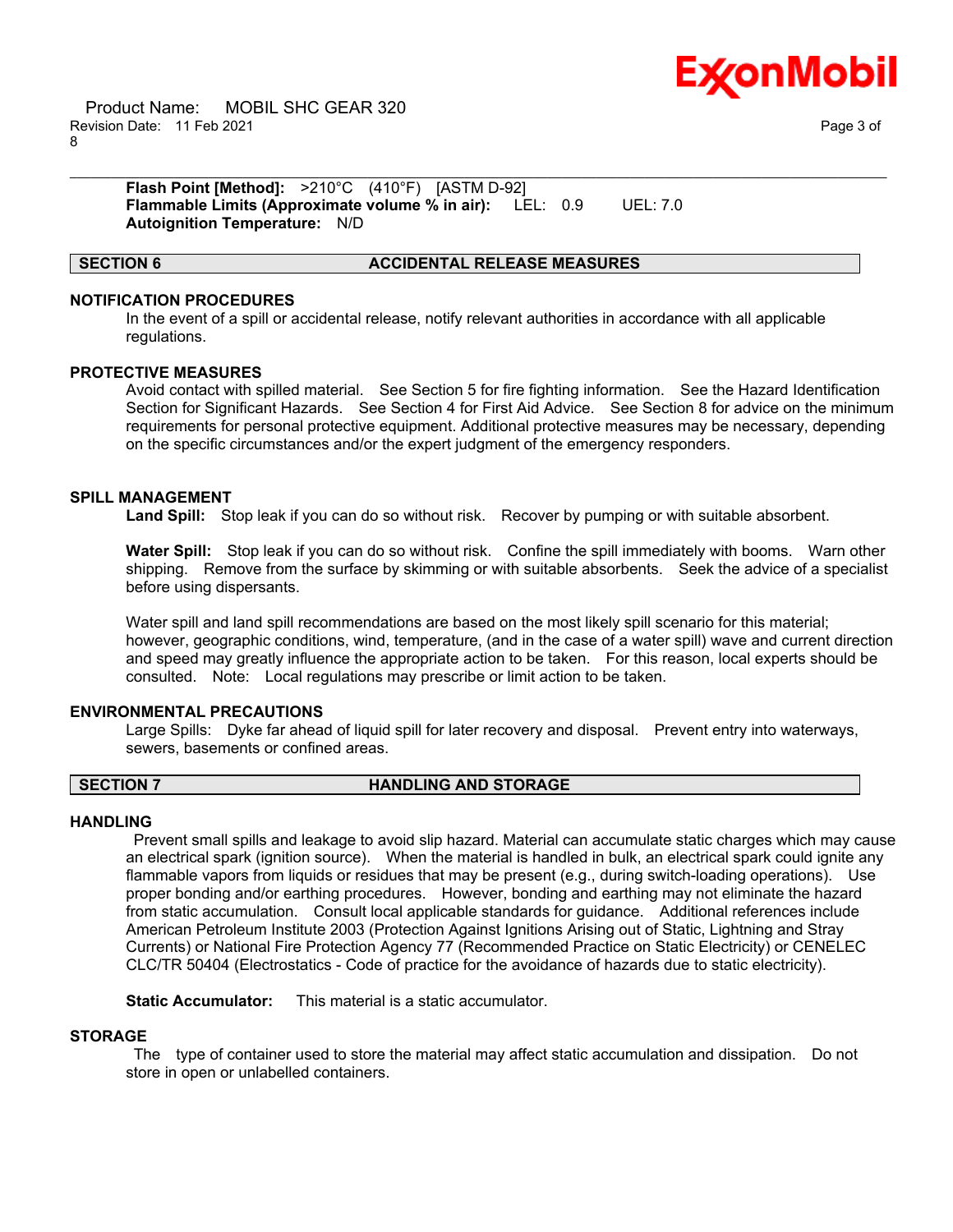

# **SECTION 8 EXPOSURE CONTROLS / PERSONAL PROTECTION**

### **EXPOSURE LIMIT VALUES**

| <b>Substance Name</b>             | Form | ∟imit/Standard |         | <b>Note</b> | Source | Year                   |      |
|-----------------------------------|------|----------------|---------|-------------|--------|------------------------|------|
| TRIDECYI<br><b>ADIPATE</b><br>דור |      | TWA            | 5 mg/m3 |             |        | $\cdots$<br>-xxonMobil | 2020 |

**Exposure limits/standards for materials that can be formed when handling this product:** When mists/aerosols can occur the following is recommended:  $5 \text{ mg/m}^3$  - ACGIH TLV (inhalable fraction).

\_\_\_\_\_\_\_\_\_\_\_\_\_\_\_\_\_\_\_\_\_\_\_\_\_\_\_\_\_\_\_\_\_\_\_\_\_\_\_\_\_\_\_\_\_\_\_\_\_\_\_\_\_\_\_\_\_\_\_\_\_\_\_\_\_\_\_\_\_\_\_\_\_\_\_\_\_\_\_\_\_\_\_\_\_\_\_\_\_\_\_\_\_\_\_\_\_\_\_\_\_\_\_\_\_\_\_\_\_\_\_\_\_\_\_\_\_\_

NOTE: Limits/standards shown for guidance only. Follow applicable regulations. **ENGINEERING CONTROLS**

The level of protection and types of controls necessary will vary depending upon potential exposure conditions. Control measures to consider:

No special requirements under ordinary conditions of use and with adequate ventilation.

#### **PERSONAL PROTECTION**

Personal protective equipment selections vary based on potential exposure conditions such as applications, handling practices, concentration and ventilation. Information on the selection of protective equipment for use with this material, as provided below, is based upon intended, normal usage.

**Respiratory Protection:** If engineering controls do not maintain airborne contaminant concentrations at a level which is adequate to protect worker health, an approved respirator may be appropriate. Respirator selection, use, and maintenance must be in accordance with regulatory requirements, if applicable. Types of respirators to be considered for this material include:

No special requirements under ordinary conditions of use and with adequate ventilation. Particulate

For high airborne concentrations, use an approved supplied-air respirator, operated in positive pressure mode. Supplied air respirators with an escape bottle may be appropriate when oxygen levels are inadequate, gas/vapour warning properties are poor, or if air purifying filter capacity/rating may be exceeded.

**Hand Protection:** Any specific glove information provided is based on published literature and glove manufacturer data. Glove suitability and breakthrough time will differ depending on the specific use conditions. Contact the glove manufacturer for specific advice on glove selection and breakthrough times for your use conditions. Inspect and replace worn or damaged gloves. The types of gloves to be considered for this material include:

No protection is ordinarily required under normal conditions of use. Nitrile,Viton

**Eye Protection:** If contact is likely, safety glasses with side shields are recommended.

**Skin and Body Protection:** Any specific clothing information provided is based on published literature or manufacturer data. The types of clothing to be considered for this material include:

 No skin protection is ordinarily required under normal conditions of use. In accordance with good industrial hygiene practices, precautions should be taken to avoid skin contact.

**Specific Hygiene Measures:** Always observe good personal hygiene measures, such as washing after handling the material and before eating, drinking, and/or smoking. Routinely wash work clothing and protective equipment to remove contaminants. Discard contaminated clothing and footwear that cannot be cleaned. Practice good housekeeping.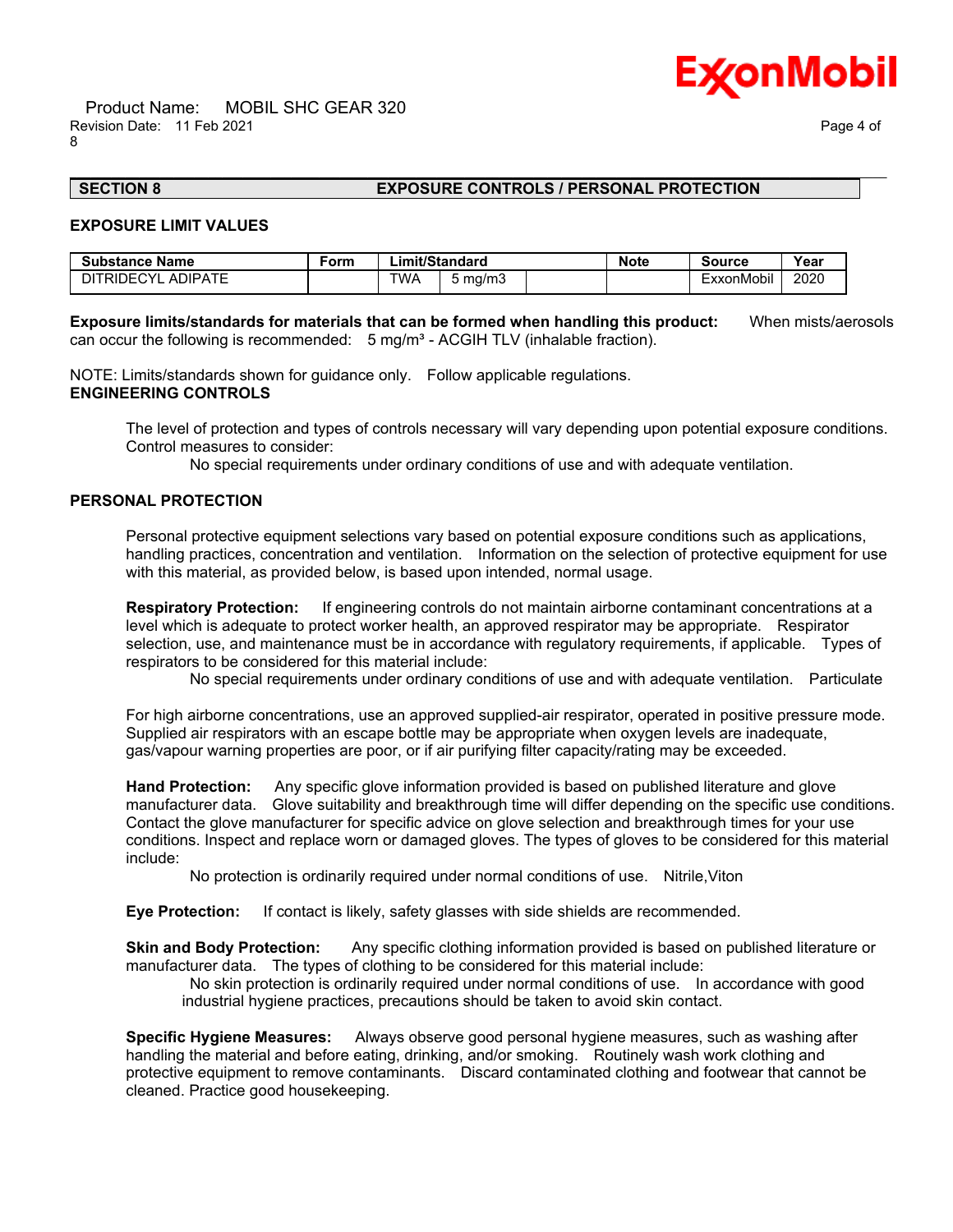

#### **ENVIRONMENTAL CONTROLS**

 Comply with applicable environmental regulations limiting discharge to air, water and soil. Protect the environment by applying appropriate control measures to prevent or limit emissions.

## **SECTION 9 PHYSICAL AND CHEMICAL PROPERTIES**

**Note: Physical and chemical properties are provided for safety, health and environmental considerations only and may not fully represent product specifications. Contact the Supplier for additional information.**

\_\_\_\_\_\_\_\_\_\_\_\_\_\_\_\_\_\_\_\_\_\_\_\_\_\_\_\_\_\_\_\_\_\_\_\_\_\_\_\_\_\_\_\_\_\_\_\_\_\_\_\_\_\_\_\_\_\_\_\_\_\_\_\_\_\_\_\_\_\_\_\_\_\_\_\_\_\_\_\_\_\_\_\_\_\_\_\_\_\_\_\_\_\_\_\_\_\_\_\_\_\_\_\_\_\_\_\_\_\_\_\_\_\_\_\_\_\_

# **GENERAL INFORMATION**

**Physical State:** Liquid **Colour:** Colorless to Yellow **Odour:** Characteristic **Odour Threshold:** N/D

#### **IMPORTANT HEALTH, SAFETY, AND ENVIRONMENTAL INFORMATION**

**Relative Density (at 15 °C):** 0.86 [ASTM D4052] **Flammability (Solid, Gas):** N/A **Flash Point [Method]:** >210°C (410°F) [ASTM D-92] **Flammable Limits (Approximate volume % in air):** LEL: 0.9 UEL: 7.0 **Autoignition Temperature:** N/D **Boiling Point / Range:** > 316°C (600°F) **Decomposition Temperature:** N/D **Vapour Density (Air = 1):** > 2 at 101 kPa **Vapour Pressure:** < 0.013 kPa (0.1 mm Hg) at 20 °C **Evaporation Rate (n-butyl acetate = 1):** N/D **pH:** N/A **Log Pow (n-Octanol/Water Partition Coefficient):** > 3.5 **Solubility in Water:** Negligible **Viscosity:** 320 cSt (320 mm2/sec) at 40ºC [ASTM D 445] **Oxidizing Properties:** See Hazards Identification Section.

# **OTHER INFORMATION**

**Freezing Point:** N/D **Melting Point:** N/A **Pour Point:** -33°C (-27°F) [ASTM D5950]

### **SECTION 10 STABILITY AND REACTIVITY**

**STABILITY:** Material is stable under normal conditions.

**CONDITIONS TO AVOID:** Excessive heat. High energy sources of ignition.

**MATERIALS TO AVOID:** Strong oxidisers

**HAZARDOUS DECOMPOSITION PRODUCTS:** Material does not decompose at ambient temperatures.

**POSSIBILITY OF HAZARDOUS REACTIONS:** Hazardous polymerization will not occur.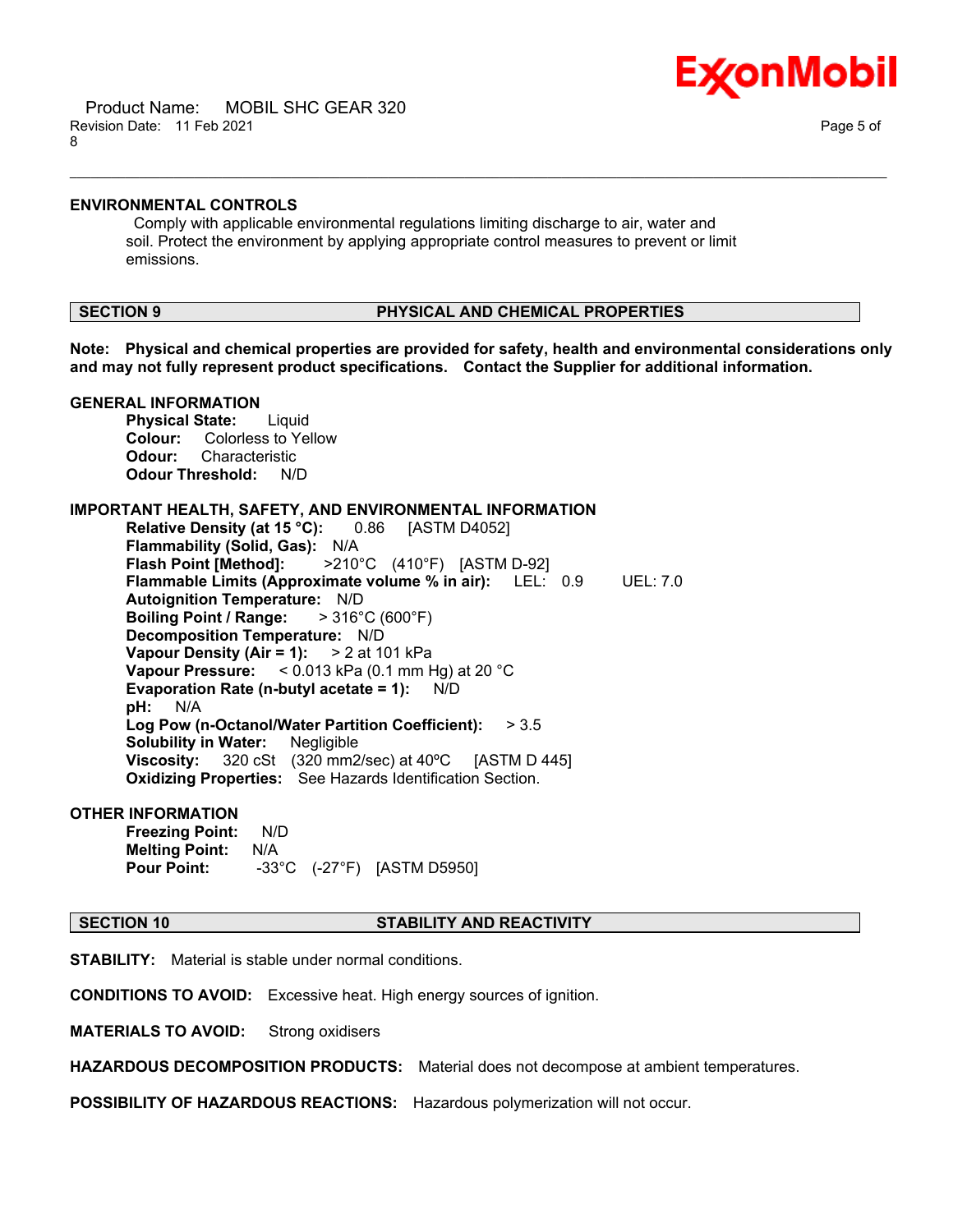

# **SECTION 11 TOXICOLOGICAL INFORMATION**

\_\_\_\_\_\_\_\_\_\_\_\_\_\_\_\_\_\_\_\_\_\_\_\_\_\_\_\_\_\_\_\_\_\_\_\_\_\_\_\_\_\_\_\_\_\_\_\_\_\_\_\_\_\_\_\_\_\_\_\_\_\_\_\_\_\_\_\_\_\_\_\_\_\_\_\_\_\_\_\_\_\_\_\_\_\_\_\_\_\_\_\_\_\_\_\_\_\_\_\_\_\_\_\_\_\_\_\_\_\_\_\_\_\_\_\_\_\_

### **INFORMATION ON TOXICOLOGICAL EFFECTS**

| <b>Hazard Class</b>                                               | <b>Conclusion / Remarks</b>                                                                                       |  |  |
|-------------------------------------------------------------------|-------------------------------------------------------------------------------------------------------------------|--|--|
| Inhalation                                                        |                                                                                                                   |  |  |
| Acute Toxicity: No end point data for                             | Minimally Toxic. Based on assessment of the components.                                                           |  |  |
| material.                                                         |                                                                                                                   |  |  |
| Irritation: No end point data for material.                       | Negligible hazard at ambient/normal handling temperatures.                                                        |  |  |
| Ingestion                                                         |                                                                                                                   |  |  |
| Acute Toxicity: No end point data for<br>lmaterial.               | Minimally Toxic. Based on assessment of the components.                                                           |  |  |
| <b>Skin</b>                                                       |                                                                                                                   |  |  |
| Acute Toxicity: No end point data for<br>material.                | Minimally Toxic. Based on assessment of the components.                                                           |  |  |
| Skin Corrosion/Irritation: No end point data<br>lfor material.    | Negligible irritation to skin at ambient temperatures. Based on<br>assessment of the components.                  |  |  |
| Eye                                                               |                                                                                                                   |  |  |
| Serious Eye Damage/Irritation: No end point<br>data for material. | May cause mild, short-lasting discomfort to eyes. Based on<br>assessment of the components.                       |  |  |
| <b>Sensitisation</b>                                              |                                                                                                                   |  |  |
| Respiratory Sensitization: No end point data<br>lfor material.    | Not expected to be a respiratory sensitizer.                                                                      |  |  |
| Skin Sensitization: No end point data for<br>lmaterial.           | Not expected to be a skin sensitizer. Based on assessment of the<br>components.                                   |  |  |
| <b>Aspiration: Data available.</b>                                | Not expected to be an aspiration hazard. Based on physico-<br>chemical properties of the material.                |  |  |
| Germ Cell Mutagenicity: No end point data<br>for material.        | Not expected to be a germ cell mutagen. Based on assessment of<br>the components.                                 |  |  |
| Carcinogenicity: No end point data for<br>material.               | Not expected to cause cancer. Based on assessment of the<br>components.                                           |  |  |
| Reproductive Toxicity: No end point data<br>lfor material.        | Not expected to be a reproductive toxicant. Based on assessment<br>of the components.                             |  |  |
| Lactation: No end point data for material.                        | Not expected to cause harm to breast-fed children.                                                                |  |  |
| <b>Specific Target Organ Toxicity (STOT)</b>                      |                                                                                                                   |  |  |
| Single Exposure: No end point data for<br>lmaterial.              | Not expected to cause organ damage from a single exposure.                                                        |  |  |
| Repeated Exposure: No end point data for<br>lmaterial.            | Not expected to cause organ damage from prolonged or repeated<br>exposure. Based on assessment of the components. |  |  |

#### **OTHER INFORMATION**

#### **For the product itself:**

Repeated and/or prolonged exposure may cause irritation to the skin, eyes, or respiratory tract.

# **Contains:**

Synthetic base oils: Not expected to cause significant health effects under conditions of normal use, based on laboratory studies with the same or similar materials. Not mutagenic or genotoxic. Not sensitising in test animals and humans.

#### **IARC Classification:**

**The following ingredients are cited on the lists below:** None.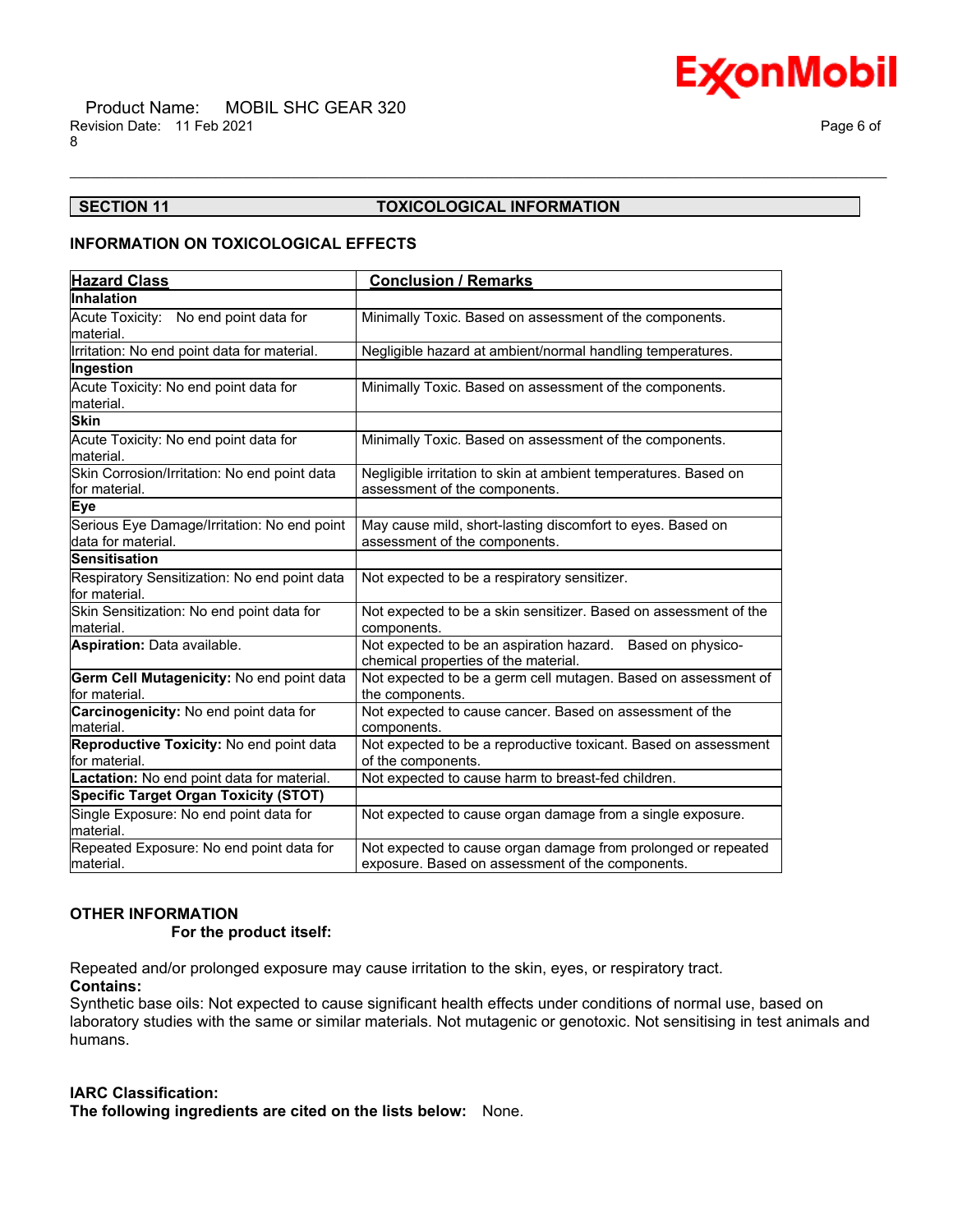



# --REGULATORY LISTS SEARCHED--  $1 = IARC 1$   $2 = IARC 2A$   $3 = IARC 2B$

\_\_\_\_\_\_\_\_\_\_\_\_\_\_\_\_\_\_\_\_\_\_\_\_\_\_\_\_\_\_\_\_\_\_\_\_\_\_\_\_\_\_\_\_\_\_\_\_\_\_\_\_\_\_\_\_\_\_\_\_\_\_\_\_\_\_\_\_\_\_\_\_\_\_\_\_\_\_\_\_\_\_\_\_\_\_\_\_\_\_\_\_\_\_\_\_\_\_\_\_\_\_\_\_\_\_\_\_\_\_\_\_\_\_\_\_\_\_

### **SECTION 12 ECOLOGICAL INFORMATION**

The information given is based on data for the material, components of the material, or for similar materials, through the application of bridging principals.

### **ECOTOXICITY**

Material -- Not expected to be harmful to aquatic organisms.

### **MOBILITY**

 Base oil component -- Low solubility and floats and is expected to migrate from water to the land. Expected to partition to sediment and wastewater solids.

#### **SECTION 13 DISPOSAL CONSIDERATIONS**

Disposal recommendations based on material as supplied. Disposal must be in accordance with current applicable laws and regulations, and material characteristics at time of disposal.

# **DISPOSAL RECOMMENDATIONS**

 Product is suitable for burning in an enclosed controlled burner for fuel value or disposal by supervised incineration at very high temperatures to prevent formation of undesirable combustion products. Protect the environment. Dispose of used oil at designated sites. Minimize skin contact. Do not mix used oils with solvents, brake fluids or coolants.

**Empty Container Warning** Empty Container Warning (where applicable): Empty containers may contain residue and can be dangerous. Do not attempt to refill or clean containers without proper instructions. Empty drums should be completely drained and safely stored until appropriately reconditioned or disposed. Empty containers should be taken for recycling, recovery, or disposal through suitably qualified or licensed contractor and in accordance with governmental regulations. DO NOT PRESSURISE, CUT, WELD, BRAZE, SOLDER, DRILL, GRIND, OR EXPOSE SUCH CONTAINERS TO HEAT, FLAME, SPARKS, STATIC ELECTRICITY, OR OTHER SOURCES OF IGNITION. THEY MAY EXPLODE AND CAUSE INJURY OR DEATH.

# **SECTION 14 TRANSPORT INFORMATION**

**LAND** : Not Regulated for Land Transport

**SEA (IMDG):** Not Regulated for Sea Transport according to IMDG-Code

**Marine Pollutant:** No

**AIR (IATA):** Not Regulated for Air Transport